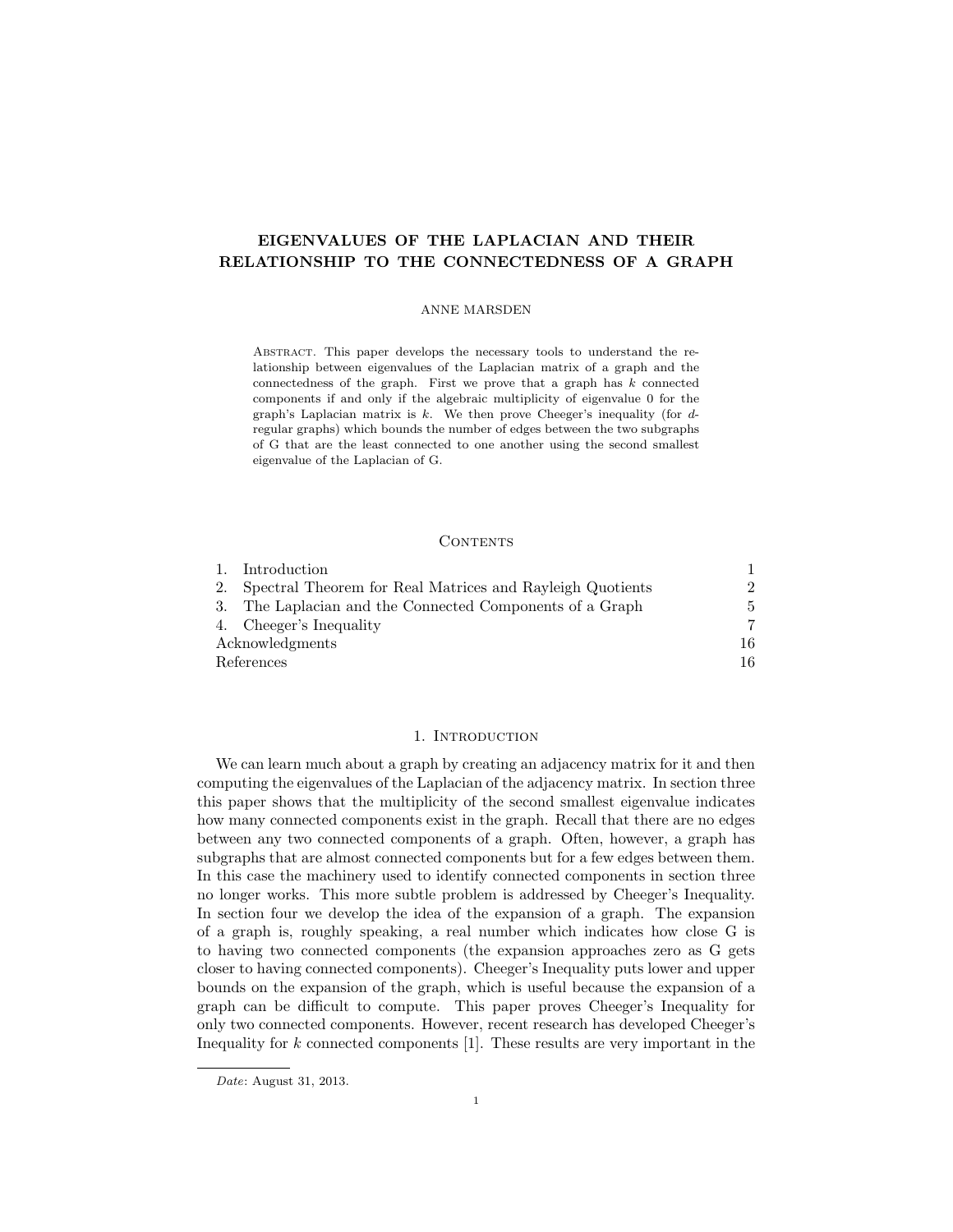### 2 ANNE MARSDEN

analysis of Markov chains, mixing time of random walks, graph partitioning, image segmentation and more [2].

2. Spectral Theorem for Real Matrices and Rayleigh Quotients

Let  $M_n(\mathbb{R})$  denote the ring of n by n matrices with entries in  $\mathbb{R}$ . For this paper, unless otherwise noted, all vectors are assumed to be column vectors.

**Definition 2.1.** A matrix  $A \in M_n(\mathbb{R})$  is symmetric if  $A = A^T$ 

**Lemma 2.2.** If  $A \in M_n(\mathbb{R})$  is symmetric then A has a real eigenvalue.

The proof is omitted.

**Definition 2.3.** A matrix C is orthogonal if  $CC^T = C^TC = I$ 

Note that for an orthogonal matrix  $C, C^T = C^{-1}$ . Note also that an  $n \times n$ matrix whose columns form an orthonormal basis of  $R<sup>n</sup>$  is an orthogonal matrix.

**Theorem 2.4** (Spectral Theorem). For every symmetric matrix  $A \in M_n(\mathbb{R})$  there exists an orthogonal matrix C whose columns are eigenvectors of A which form an orthonormal basis of  $\mathbb{R}^n$  so that  $C^{-1}AC$  is a diagonal matrix

$$
\begin{bmatrix} \lambda_1 & \dots & 0 \\ \vdots & \ddots & \vdots \\ 0 & \dots & \lambda_n \end{bmatrix}
$$

where  $\lambda_1, \ldots, \lambda_n$  are the corresponding eigenvalues of A.

*Proof.* We prove by induction on k. The  $k = 1$  case is clear. Now suppose it holds for any matrix in  $M_k(\mathbb{R})$ . Then consider  $A \in M_{k+1}(\mathbb{R})$ . By Lemma 2.2, A has at least one real eigenvalue  $\lambda_1$ . Take the corresponding eigenvector  $v_1$  and form an orthonormal basis

 $\{v_1, \ldots, v_{k+1}\}\$ 

using Gram-Schmidt method starting with  $v_1$ . Let U be a matrix whose columns are the vectors in this orthonormal basis. That is,

$$
U = \begin{bmatrix} | & \dots & | \\ v_1 & \dots & v_{k+1} \\ | & \dots & | \end{bmatrix}
$$

One can compute that

(2.5) 
$$
U^T A U = \begin{bmatrix} \lambda_1 & x_{1 \times k} \\ 0_{k \times 1} & A_2 \end{bmatrix}
$$

where  $x_{1\times k}$  is some row vector,  $0_{k\times 1}$  is a column vector of all zeros, and  $A_2 \in$ 

$$
M_k(\mathbb{R})
$$
. But  $U^T A U$  is symmetric since

(2.6) 
$$
(U^T A U)^T = (A U)^T (U^T)^T = U^T A^T U = U^T A U
$$

Therefore  $x_{1\times k} = 0_{1\times k}$  and so now we have,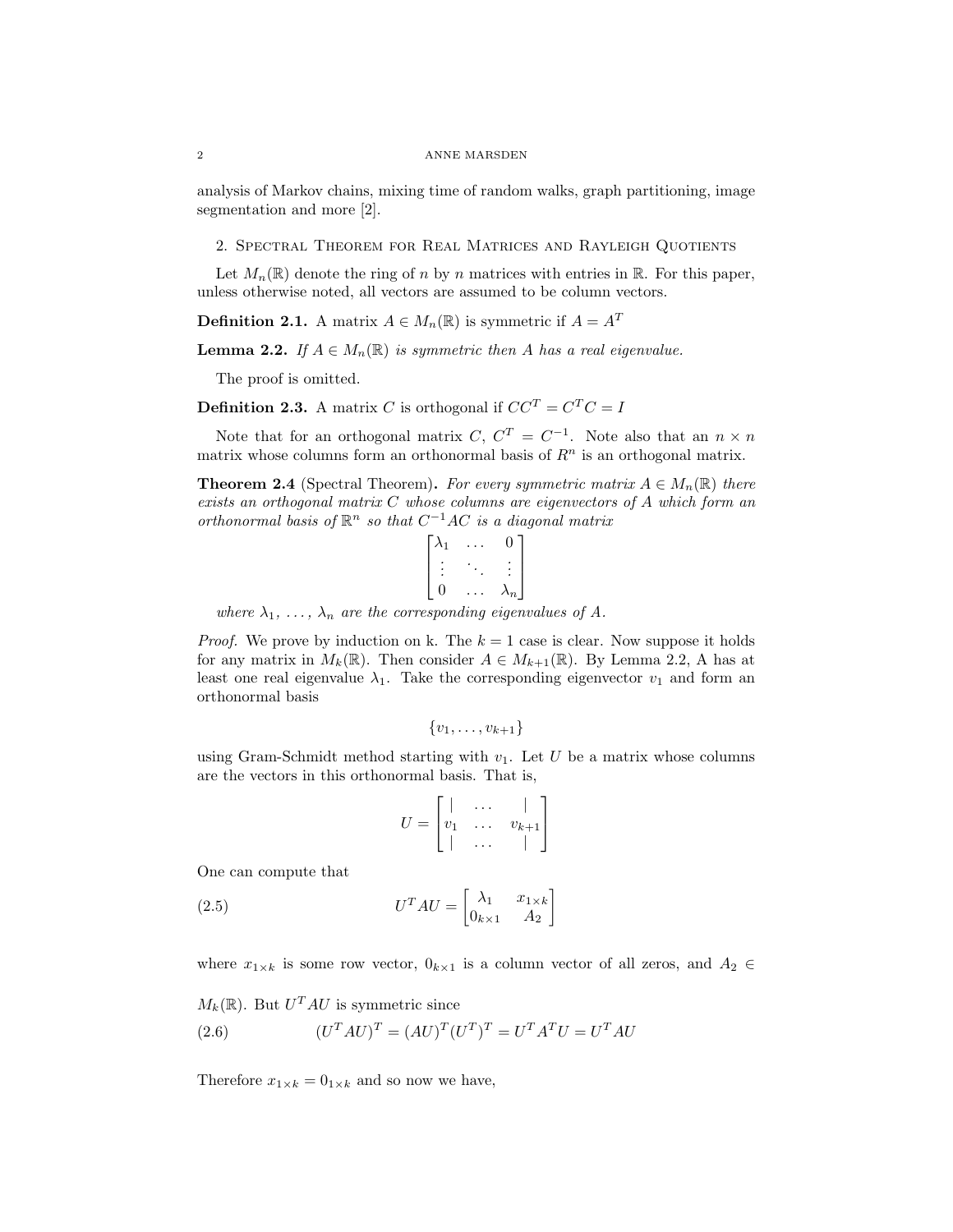EIGENVALUES OF THE LAPLACIAN AND THEIR RELATIONSHIP TO THE CONNECTEDNESS OF A GRAPH3

(2.7) 
$$
U^T A U = \begin{bmatrix} \lambda_1 & 0_{1 \times k} \\ 0_{k \times 1} & A_2 \end{bmatrix}
$$

 $A_2 \in M_k(\mathbb{R})$  so by inductive hypothesis there exists an orthogonal matrix C whose

columns form an orthonormal basis of eigenvectors of  $A_2$ . Denote these column vectors as  $w_1, \ldots, w_k$ . Then we claim that

$$
\left\{v_1, U\left(\begin{array}{c} 0\\w_1\end{array}\right), \ldots, U\left(\begin{array}{c} 0\\w_k\end{array}\right)\right\}
$$

forms an orthonormal basis of eigenvectors of  $A$ . We must show for all  $i$ ,

(2.8) 
$$
AU\left(\begin{array}{c}0\\w_i\end{array}\right)=\lambda_i U\left(\begin{array}{c}0\\w_i\end{array}\right)
$$

where  $\lambda_i$  is the corresponding eigenvalue for  $w_i$ . But this is true if and only if,

(2.9) 
$$
U^T A U \begin{pmatrix} 0 \\ w_i \end{pmatrix} = \lambda_i \begin{pmatrix} 0 \\ w_i \end{pmatrix}
$$

One can confirm  $(2.9)$  by using the equality given by  $(2.7)$ . That is,

$$
\begin{bmatrix} \lambda_1 & 0_{1 \times k} \\ 0_{k \times 1} & A_2 \end{bmatrix} \begin{bmatrix} 0 \\ w_i \end{bmatrix} = \lambda_i \begin{bmatrix} 0 \\ w_i \end{bmatrix}
$$

So now it remains to show that

$$
\left\{v_1, U\left(\begin{array}{c} 0\\w_1\end{array}\right), \ldots, U\left(\begin{array}{c} 0\\w_k\end{array}\right)\right\}
$$

forms an orthonormal basis. It suffices to show that the vectors are orthogonal to each other since this implies that they are linearly independent. Furthermore, if there are  $k+1$  linearly independent vectors in  $\mathbb{R}^{k+1}$  then they must be a spanning  $\lceil$ 0 1

set and so they must form a basis. If we write  $\begin{bmatrix} 0 \\ \vdots \end{bmatrix}$  $w_i$  $\Big]$  as  $w_{i1}$  $w_{i2}$ . . .  $w_{ik}$  $\begin{array}{c} \hline \end{array}$ we can compute that

for all  $i$ ,

(2.10) 
$$
U\begin{bmatrix}0\\w_{i1}\\w_{i2}\\ \vdots\\w_{ik}\end{bmatrix} = \sum_j w_{ij}v_{j+1}
$$

where the  $v_{i+1}$  are the vectors in the orthonomal basis for A created at the beginning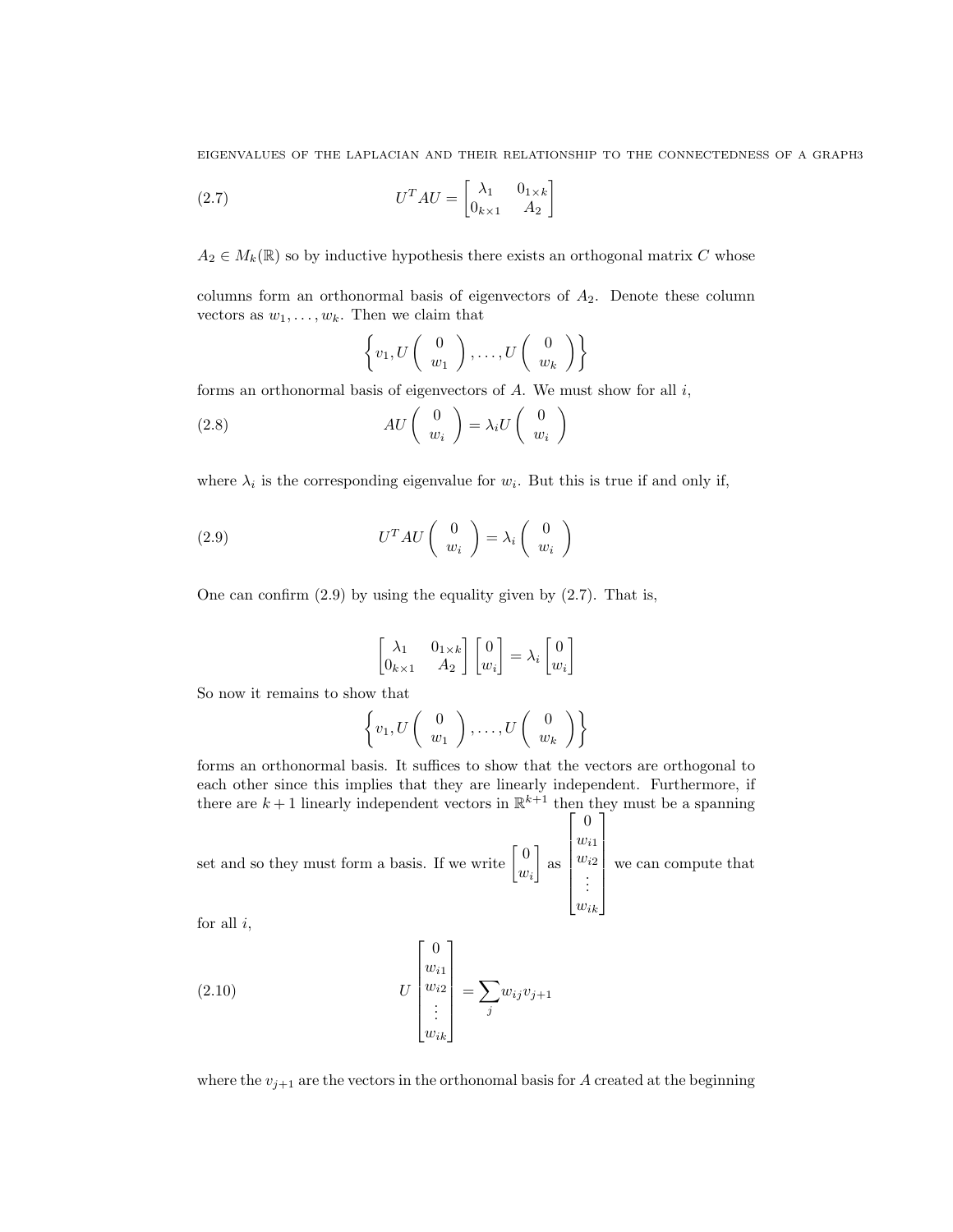of the proof. Then for all  $i$  we have,

(2.11) 
$$
\langle v_1, U\begin{pmatrix} 0\\ w_i \end{pmatrix} \rangle = \langle v_1, \sum_j w_{ij} v_{j+1} \rangle = \sum_j w_{ij} \langle v_1, v_{j+1} \rangle = 0 \rangle
$$

and for any  $i \neq k$  we have,

(2.12) 
$$
\langle U(0, w_i), U(0, w_k) \rangle = \langle \sum_j w_{ij} v_{j+1}, \sum_k w_{ik} v_{k+1} \rangle = \langle w_i, w_k \rangle = 0
$$

Corollary 2.13. If an eigenvalue  $\lambda$  of a symmetric matrix A has algebraic multiplicity k then there are k linearly independent eigenvectors of A with corresponding eigenvalue  $\lambda$ 

*Proof.* The characteristic polynomials of A and  $C^{-1}AC$  are the same since

$$
det(xI - C^{-1}AC) = det(C^{-1}(xI - A)C) = det(C^{-1})det(xI - A)det(C) = det(xI - A)
$$

Then the algebraic multiplicities of the eigenvalues of A and  $C^{-1}AC$  must also be the same. This means that if  $\lambda_i$  has algebraic multiplicity k it appears as a diagonal entry k times in  $C^{-1}AC$ . In the proof of Spectral Theorem we showed that for each diagonal entry of  $C^{-1}AC$  we can find a corresponding eigenvector of A that is linearly independent of the rest. Then if  $\lambda_i$  appears k times in  $C^{-1}AC$ we can find k linearly independent eigenvectors of A with eigenvalue  $\lambda_i$ .  $\Box$ 

**Definition 2.14.** Let A be an  $n \times n$  matrix. The Rayleigh Quotient of a vector  $x \in \mathbb{R}^n$  with respect to this matrix A is defined to be  $\frac{x^T A x}{x^T x}$ . It is sometimes written as  $\mathbb{R}_A(x)$  [5].

Note that Theorem 2.4 implies that all the eigenvalues of a real symmetric matrix are real, so it makes sense to order them.

**Theorem 2.15.** For any symmetric matrix  $A \in M_n(\mathbb{R})$  with eigenvalues  $\lambda_1 \leq$  $\lambda_2 \leq \ldots \leq \lambda_n$ , we have  $\lambda_1 = \min_{x \in \mathbb{R}^n} \mathbb{R}_A(x)$ 

*Proof.* By Spectral Theorem, there exists an orthonormal basis  $\{v_1, \ldots, v_n\}$  of eigenvectors of A (where  $v_i$  is the eigenvector with eigenvalue  $\lambda_i$ ). Then for any  $x \in \mathbb{R}^n, x = \sum$  $\sum_i \beta_i v_i$ . Thus  $x^T A x = \left(\sum_i \alpha_i\right)$  $\sum_i \beta_i v_i \bigg)^T A \left(\sum_i \right)$  $\sum_i \beta_i v_i$  =  $\sum_i$ i  $\beta_i^2 \lambda_i$  and  $x^T x = \sum$ i  $\beta_i^2$ . By definition of  $\lambda_1$ , for any  $i \lambda_1 \leq \lambda_i$ . Then

(2.16) 
$$
\sum_{i} \beta_i^2 \lambda_i \ge \sum_{i} \beta_i^2 \lambda_1 = \lambda_1 \sum_{i} \beta_i^2
$$

Therefore for all  $x \in \mathbb{R}^n$  we have,

 $\Box$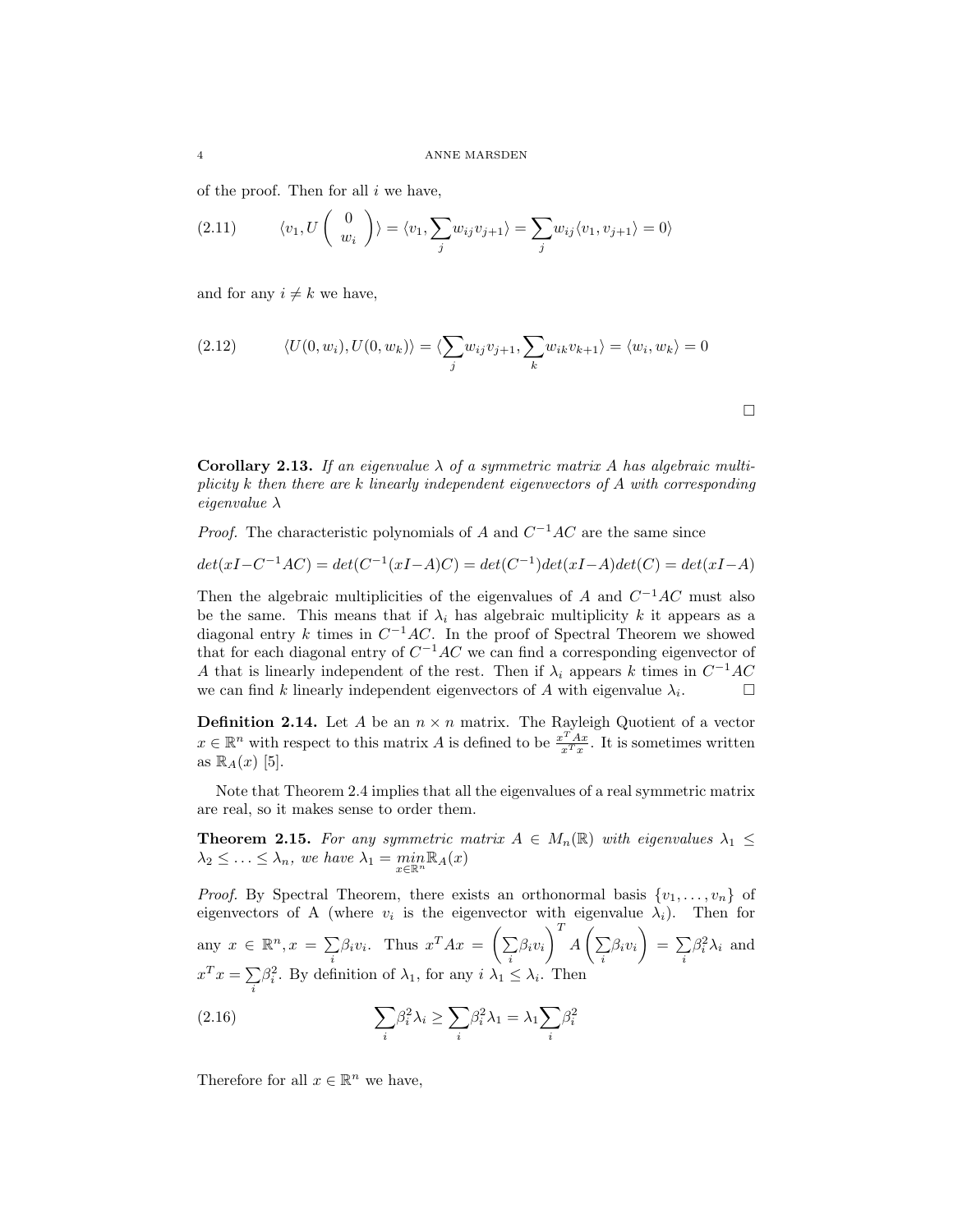EIGENVALUES OF THE LAPLACIAN AND THEIR RELATIONSHIP TO THE CONNECTEDNESS OF A GRAPH5

(2.17) 
$$
\frac{x^T A x}{x^t x} \geq \lambda_1 \frac{\sum_{i} \beta_i^2}{\sum_{i} \beta_i^2} = \lambda_1
$$

It remains to show that an x such that  $\frac{x^T A x}{x^t x} = \lambda_1$  indeed exists. Pick  $x = v_1$ , then

$$
v_1^T Av_1 = v_1^T \lambda_1 v_1 = \lambda_1
$$
 and  $v_1^T v_1 = 1$  so  $\frac{v_1^T Av_1}{v_1^T v_1} = \lambda_1$ .

3. The Laplacian and the Connected Components of a Graph

For a graph  $G$  we let  $E$  denote the set of all edges in  $G$  and  $V$  denote the set of vertices in G. An edge that connects vertex i to vertex j is denoted as  $[i, j]$ . We do not allow multiple edges to be between the same pair of vertices. We assume  $G$  is an undirected graph, which means an edge that connects vertex  $i$  to vertex  $j$  also connects vertex j to vertex i so that  $[i, j] = [j, i]$ .

**Definition 3.1.** Let  $I = \{k \in V | [i, k] \in E\}$ . The degree of vertex i is equal to the cardinality of set I.

**Definition 3.2.** G is a d-regular graph if and only if the degree of each vertex in  $G$  is  $d$ .

**Definition 3.3.** Let G be a graph with n vertices. An adjacency matrix of G is an  $n \times n$  matrix  $(a_{ij})$  such that

$$
a_{ij} = \left\{ \begin{array}{c} 1, \text{if } [i, j] \in E \\ 0, \text{otherwise} \end{array} \right\}
$$

 $\lceil$ **Definition 3.4.** The Laplacian matrix L is defined to be  $D - A$  where  $D =$  $deg(1) \quad \dots \quad 0$ 1

and A is the adjacency matrix of the graph.

 $\overline{\phantom{a}}$ . . . . . . . . .  $0 \qquad \ldots \quad deg(n)$ 

Note that for an undirected graph the adjacency matrix and the Laplacian matrix are symmetric.

**Lemma 3.5.** Let G be a d-regular graph. Then  $\theta$  is an eigenvalue for the Laplacian matrix of G.

*Proof.* If G is a d-regular graph the sum of the entries in row i gives the degree of vertex i so we have,

$$
A\left(\begin{array}{c}1\\1\\ \vdots\\1\end{array}\right) = \left(\begin{array}{c}d\\d\\ \vdots\\d\end{array}\right)
$$

Then one can see that

$$
(D-A)\begin{pmatrix}1\\1\\ \vdots\\1\end{pmatrix}=\begin{pmatrix}d-d\\d-d\\ \vdots\\d-d\end{pmatrix}=\begin{pmatrix}0\\0\\ \vdots\\0\end{pmatrix}=0\begin{pmatrix}1\\1\\ \vdots\\1\end{pmatrix}
$$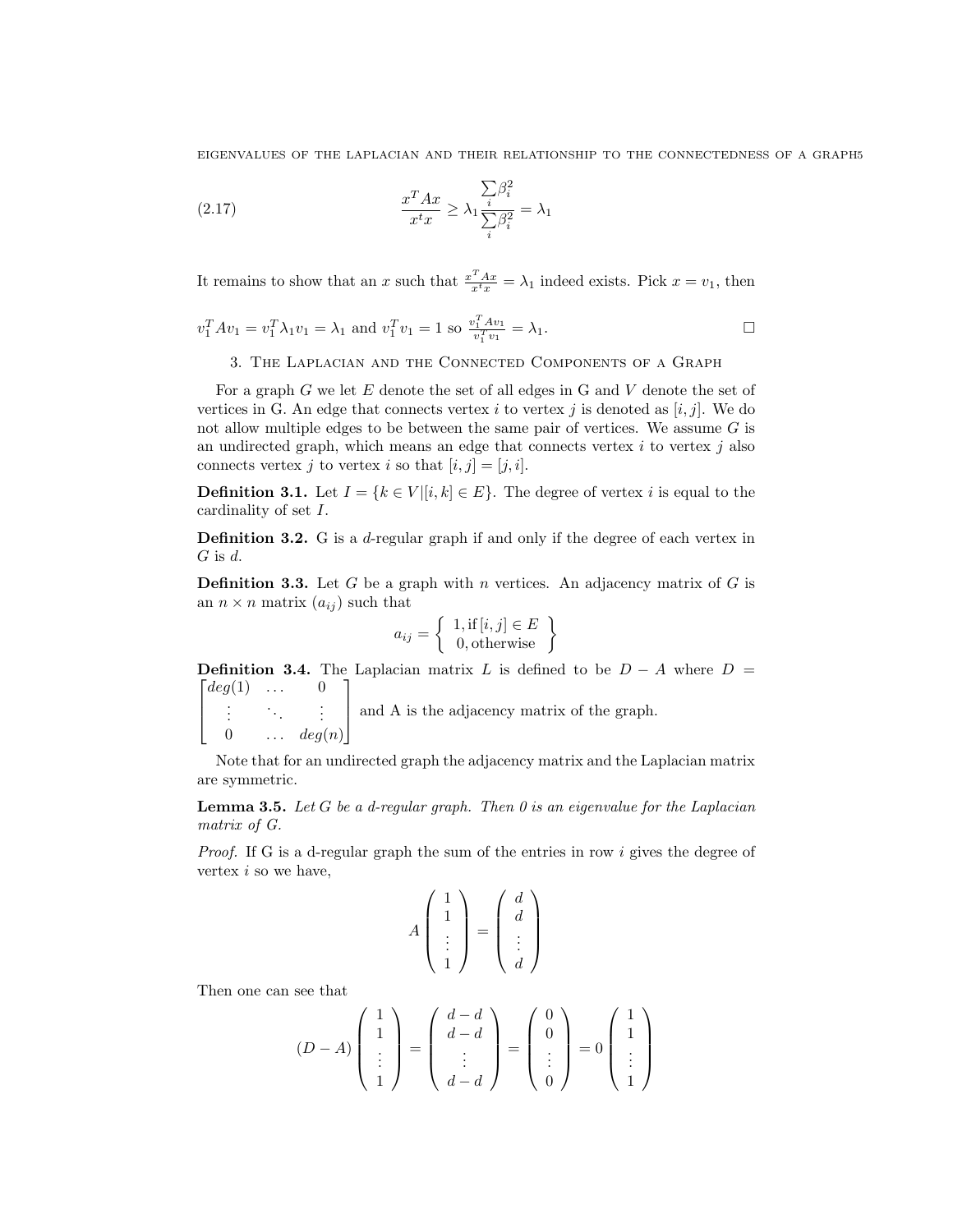**Lemma 3.6.** Let  $x \in \mathbb{R}^n$  where  $x =$  $\sqrt{ }$  $\overline{ }$  $\overline{x}_1$ . . .  $\overline{x}_n$  $\setminus$  $\cdot$  Let L denote the Laplacian matrix of graph G and E denote the set of edges in G. Then  $x^T L x = \sum$  $\sum_{[i,j]\in E} (x_i - x_j)^2$ 

Proof. By definition of the Laplacian we have,

$$
x^T L x = x^T (D - A) x = x^T D x - x^T A x
$$

Expanding this out we get

$$
(x_1...x_n)\begin{bmatrix} deg(1) & \dots & 0 \\ \vdots & \ddots & \vdots \\ 0 & \dots & deg(n) \end{bmatrix} \begin{pmatrix} x_1 \\ \vdots \\ x_n \end{pmatrix} - (x_1...x_n)(a_{ij}) \begin{pmatrix} x_1 \\ \vdots \\ x_n \end{pmatrix} = \sum_i deg(i)x_i^2 - (x_1...x_n)(a_{ij}) \begin{pmatrix} x_1 \\ \vdots \\ x_n \end{pmatrix}
$$

Recall that  $a_{ij} = 1$  if there is an edge between vertex i and j and  $a_{ij} = 0$ otherwise, so  $(x_1 \ldots x_n)(a_{ij})$  $\sqrt{ }$  $\left\lfloor \right\rfloor$  $\overline{x}_1$ . . .  $\bar{x}_n$  $\setminus$  $= \sum_{[i,j]\in$  $\sum_{[i,j]\in E} a_{ij} x_i x_j = \sum_{[i,j]\in E}$  $[i,j]$ ∈ $E$  $2xixj$ . Thus  $x^T L x = \sum$ i  $deg(i)x_i^2 - \sum$  $\sum_{[i,j]\in E} a_{ij} xixj = \sum_{[i,j]\in E}$  $[i,j] \in E$  $(x_i^2-2xixj+x_j^2) = \sum$  $\sum_{[i,j]\in E} (x_i - x_j)^2$   $\Box$ 

**Lemma 3.7.** Let B be a block diagonal matrix with block matrices  $A_1, A_2, \ldots, A_n$ . Then  $det B = det A_1 det A_2 \dots det A_n$ .

The proof is omitted because the lemma is rather intuitive and the proof is technical.

Definition 3.8. A connected component of an undirected graph is a connected subgraph such that there are no edges between vertices of the subgraph and vertices of the rest of the graph.

**Theorem 3.9.** Let G be a d-regular graph. The algebraic multiplicity of eigenvalue 0 for the Laplacian matrix is exactly 1 iff G is connected.

Proof. We prove the first direction by contrapositive. Suppose G is not connected. Then it is possible to write G's adjacency matrix so that it is block diagonal. To do this, label vertices contained in the same connected component of G consecutively so that vertices  $\{1, 2, \ldots, a-1, a\}$  are part of one connected component; vertices  $\{a+1, a+2, \ldots, a+b-1, a+b\}$  are part of another connected component and so on. Let  $A_1$  denote the adjacency matrix for the connected component with vertices  $\{1, 2, \ldots, a-1, a\}, A_2$  denotes the adjacency matrix for the connected component with vertices  $\{a+1, a+2, \ldots, a+b-1, a+b\}$ , and so on. Then our adjacency matrix for G can be written as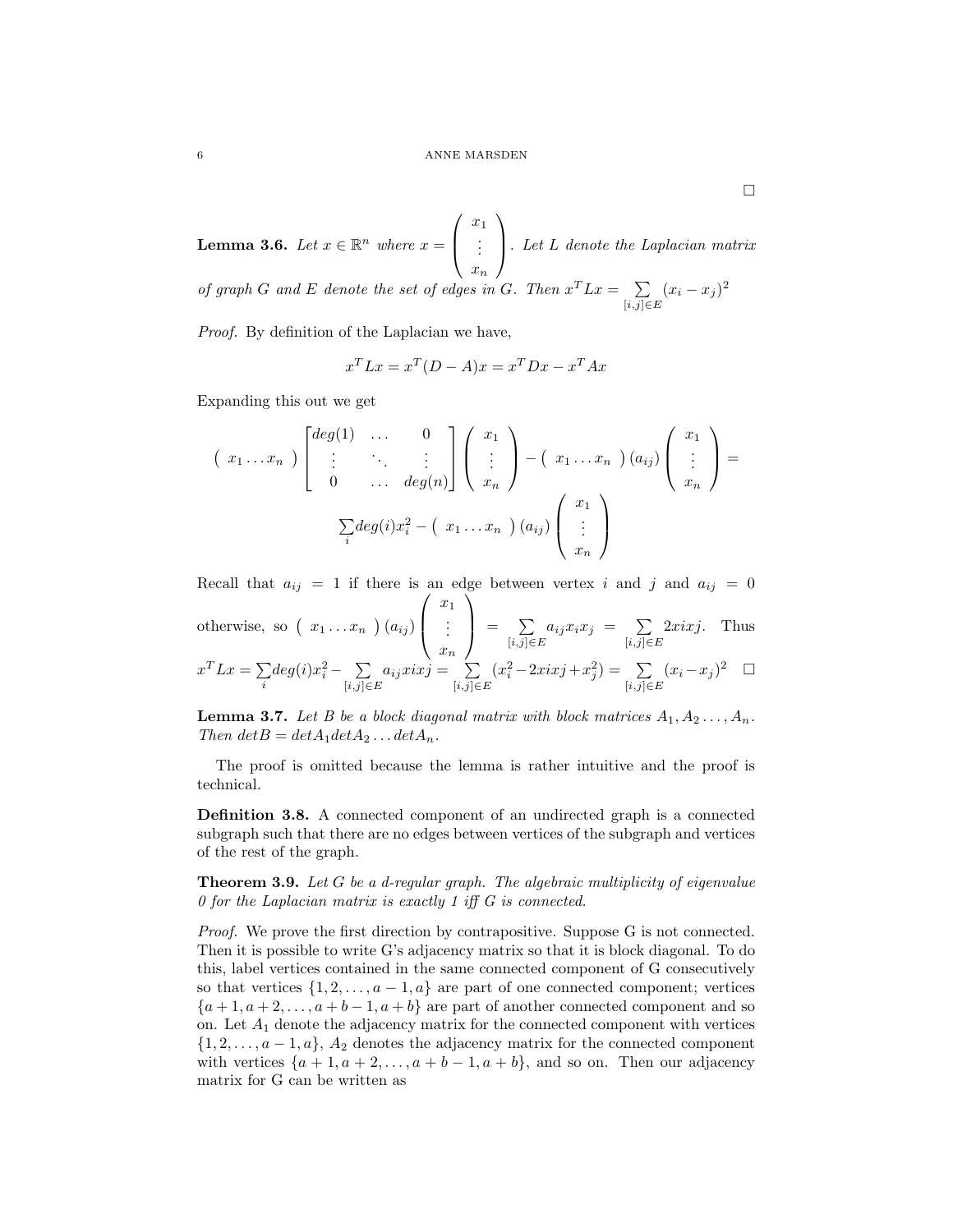$$
\begin{bmatrix} A_1 & \dots & & \\ \vdots & A_2 & \dots & & \\ & & \vdots & \ddots & \\ & & & \ddots & \vdots \\ & & & & \ddots & \vdots \\ & & & & & A_r \end{bmatrix}
$$

Since there are no edges between these connected components, all values outside the  $A_i$ s will be 0, so the matrix is block diagonal. Note that the Laplacian is also block diagonal. Let the blocks be denoted  $L_1, \ldots, L_r$ . By Lemma 3.5 each block matrix in the Laplacian has eigenvalue 0. That is, for any i,  $det(xI - L_i)$  has a  $(x - 0)$ term. By Lemma 3.7  $det(xI - L) = det(xI - L_1) \dots det(xI - L_r)$ , so  $det(xI - L)$ has more than one  $(x-0)$  term so the algebraic multiplicity is greater than 1. Now we prove the second direction by contradiction. Suppose G is connected but the algebraic multiplicity of eigenvalue 0 is greater than 1. Then by Corollary 2.13, there exist at least two linearly independent eigenvectors  $v_1, v_2$  with eigenvalue 0. Then  $v_1^T L v_1 = 0$  and  $v_2^T L v_2 = 0$  so by Lemma 3.6,

$$
\sum_{[i,j]\in E} (v_{i1} - v_{j1})^2 = 0
$$

and

$$
\sum_{i,j|\in E} (v_{i2} - v_{j2})^2 = 0
$$

 $\lceil$ 

Since all entries in the sum are positive, this can only be zero when  $\forall [i, j] \in E$ ,  $v_{i1} = v_{j1}$  and  $v_{i2} = v_{j2}$ . This also implies that if there is a path between two vertices m and n, then  $v_{m1} = v_{n1}$  and  $v_{m2} = v_{n2}$  even if  $[m, n] \notin E$ . But if G is connected there is a path between any pair of vertices. Therefore  $v_1$  and  $v_2$  are constant vectors (every entry is the same). Thus  $v_1$  and  $v_2$  are scalar multiples of each other. But  $v_1$  and  $v_2$  are linearly independent which is a contradiction.  $\Box$ 

**Theorem 3.10.** A graph G has k connected components iff the algebraic multiplicity of 0 in the Laplacian is k

Proof. G has k connected components iff its adjacency matrix can be block diagonal with  $k$  blocks iff its Laplacian matrix has  $k$  blocks. Let the blocks be denoted  $L_1, \ldots, L_k$ . By Lemma 3.5 each block matrix in the Laplacian has eigenvalue 0. By Theorem 3.9 each block matrix has eigenvalue 0 with multiplicity exactly one. By Lemma 3.7  $det(xI - L) = det(xI - L_1) \dots det(xI - L_k)$ , so the algebraic multiplicity of 0 for the entire Laplacian matrix is the sum of the algebraic multiplicity of 0 of each  $L_i$ . If G has k connected components then this sum is  $1 + \cdots + 1$  k times, so k. For the other direction, if the algebraic multiplicity of the Laplacian is  $k$  then the sum is  $k$  so there must be  $k$  blocks in the Laplacian, and so G must have  $k$ connected components.

### 4. Cheeger's Inequality

For this section the following notation will be used. Let V be the set of vertices of a graph G. We will assume  $|V| = n$ . Let S denote any subset of V where  $|S| \leq \frac{n}{2}$ and  $S^C$  be its complement so that  $S \cup S^C = V$  and  $S \cap S^C = \emptyset$ . Let  $E(S, S^C) =$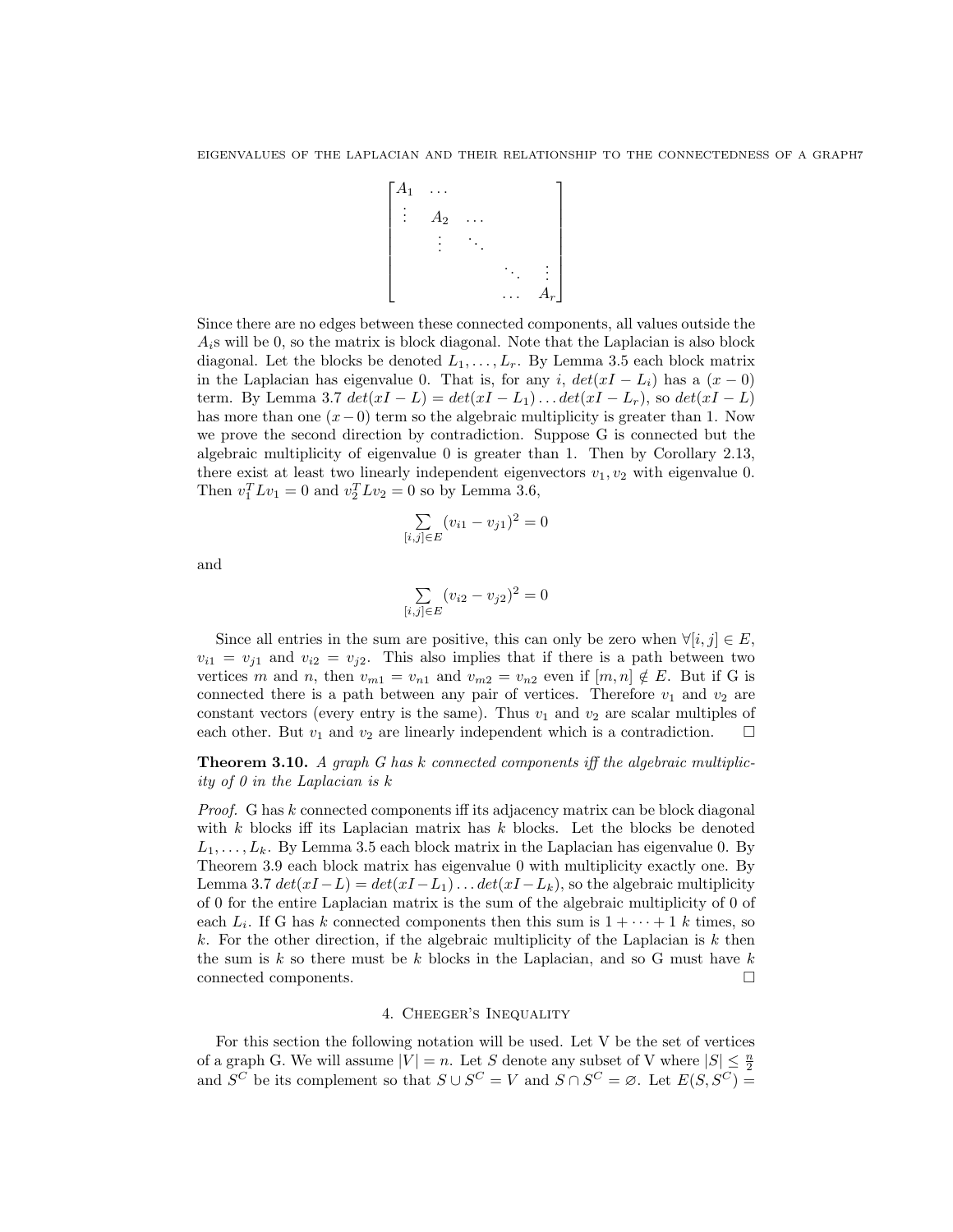$\{[i,j] \in E | i \in S, j \in S^C \text{ or } j \in S, i \in S^C\}$  so  $|E(S, S^C)|$  gives the number of edges between  $S$  and  $S^C$ 

**Definition 4.1.** The expansion of set  $S \subseteq V$  is  $\frac{|E(S, S^C)|}{\sum deg(i)}$  $\frac{\sum\limits_{i}^{[S,S^{\prime}]}}{\sum\limits_{i}^{[deg(i)]}}$ . We will often write the expansion of set S as  $\phi_S$ .

We will let  $\phi_G$  be defined as  $\min_{S \subseteq G}$  $\frac{|E(S, S^C)|}{\sum deg(i)}$  $\sum\limits_i deg(i)$ 

I now present Cheeger's Inequality. I present the theorem for a d-regular graph for simplicity. However, there is a version of the theorem for graphs that are not  $d$ regular [1]

**Theorem 4.2.** (Cheeger's Inequality) Let  $\lambda_2$  be the second smallest eigenvalue of the Laplacian matrix for a graph G (i.e.,  $\lambda_1 \leq \lambda_2 \leq \ldots \leq \lambda_n$ ). Then  $\frac{\lambda_2}{2} \leq \phi_G \leq$  $2\sqrt{\frac{\lambda_2}{d}}$ 

**Lemma 4.3.** Let  $\lambda_2$  be the second smallest eigenvalue for some real symmetric matrix L (like the Laplacian), let K be a two dimensional vector subspace of  $\mathbb{R}^n$ . Then  $\lambda_2 = \min_{dim K = 2} \max_{x \in K}$  $rac{x^T L x}{x^T x}$ 

Proof. L is real symmetric so by Spectral Theorem we can find an orthonormal basis of eigenvectors of L. Denote this basis  $u_1, u_2, \ldots, u_n$ . Consider the vector subspace  $K = \text{span}(u_1, u_2)$ . Since  $\forall x \in K$ ,  $x = \alpha_1 u_1 + \alpha_2 u_2$  we have that

$$
\frac{x^T L x}{x^T x} = \frac{(\alpha_1 u_1 + \alpha_2 u_2)^T L (\alpha_1 u_1 + \alpha_2 u_2)}{(\alpha_1 u_1 + \alpha_2 u_2)^T (\alpha_1 u_1 + \alpha_2 u_2)} = \frac{\alpha_1^2 \lambda_1 + \alpha_2^2 \lambda_2}{\alpha_1^2 + \alpha_2^2} \le \frac{\alpha_1^2 \lambda_2 + \alpha_2^2 \lambda_2}{\alpha_1^2 + \alpha_2^2} = \lambda_2
$$

This shows that there exists a two dimensional vector space  $K$  such that

$$
\lambda_2 = \max_{x \in K} \frac{x^T L x}{x^T x}
$$

and so it follows that

$$
\lambda_2 \ge \min_{\dim K = 2x \in K} \max_{x \in X} \frac{x^T L x}{x^T x}
$$

Now we show that  $\lambda_2 \leq \min_{\dim K = 2x \in K} \max_{\dim K}$  $\frac{x^T L x}{x^T x}$ . First note that for any K such that  $dim K = 2$  we have,

$$
K \cap \mathrm{span}(u_2, u_3, \ldots, u_n) \neq \varnothing
$$

If this were not true then  $K = \text{span}(u_1)$  and so it would no longer be two dimensional. Then since

$$
K \cap \mathrm{span}(u_2, \ldots, u_n) \subseteq K
$$

it follows that,

$$
\max_{x \in K} \frac{x^T L x}{x^T x} \ge \max_{x \in K \cap \text{span}(u_2,...,u_n)} \frac{x^T L x}{x^T x}
$$

Now for any  $x \in \text{span}(u_2, \ldots, u_n)$  one can see that

$$
\frac{x^T L x}{x^T x} \ge \lambda_2
$$

so it follows that for any  $x \in K \cap \text{span}(u_2, \ldots, u_n)$  we have,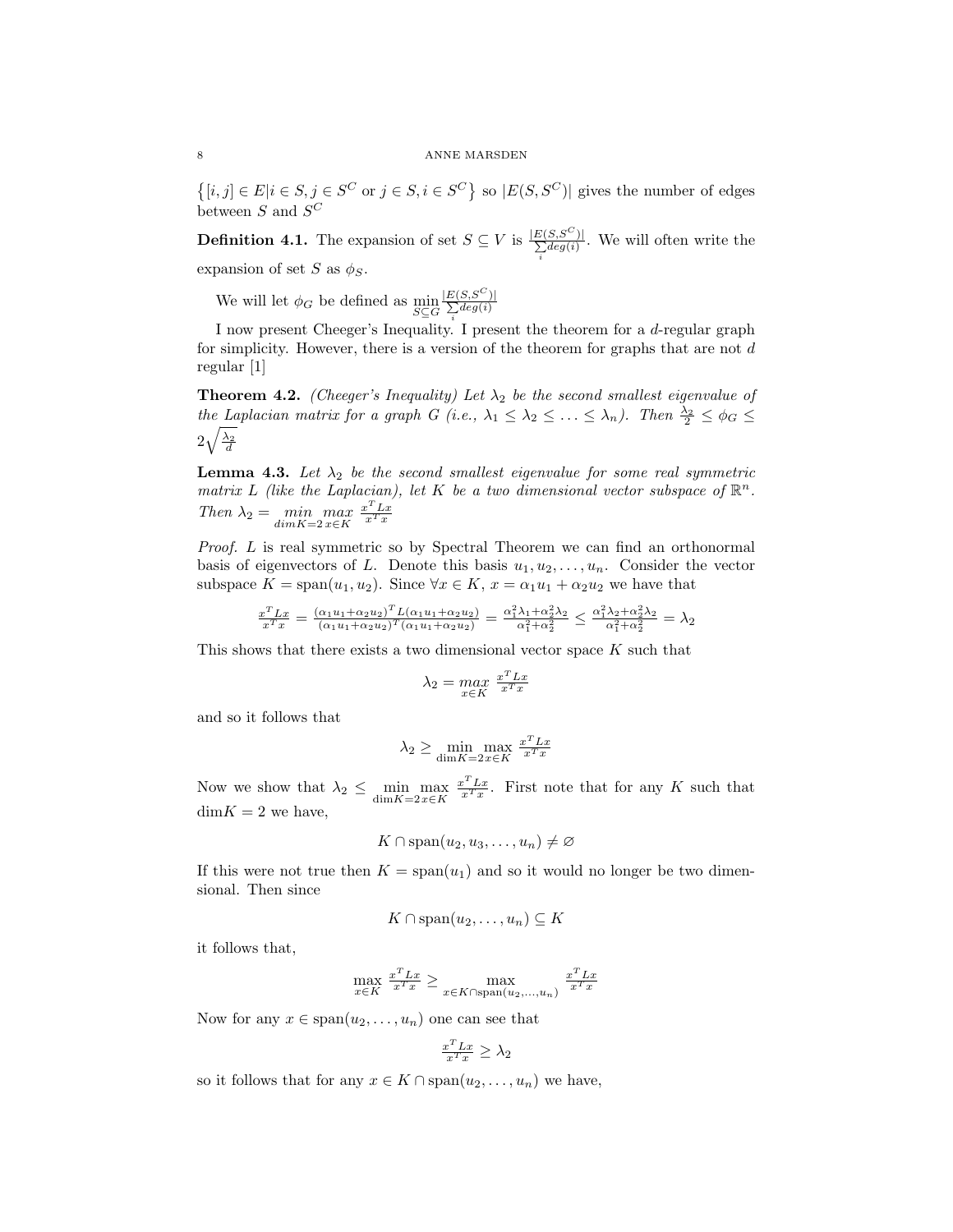$$
\tfrac{x^TLx}{x^Tx} \geq \lambda_2
$$

Thus for any  $K$ ,  $\max_{x \in K}$  $\frac{x^T L x}{x^T x} \geq \lambda_2$  and so it follows that

$$
\min_{\dim K = 2x \in K} \max_{x \in X} \frac{x^T L x}{x^T x} \ge \lambda_2
$$

Then since

$$
\lambda_2 \ge \min_{\dim K = 2x \in K} \max_{x \in X} \frac{x^T L x}{x^T x}
$$

and

$$
\min_{\dim K = 2x \in K} \max_{x \in X} \frac{x^T L x}{x^T x} \ge \lambda_2
$$

we have our result.  $\hfill \square$ 

Now we prove the first part of Cheeger's Inequality, that is  $\frac{\lambda_2}{2} \leq \phi_G$ . We prove this for for d-regular graphs.

*Proof.* Choose some S such that  $\phi_S = \phi_G$ . We will create two vectors in  $\mathbb{R}^n$  using this S. Define  $x_1$  to be a column vector where  $x_{i1} = 1$  if  $i \in S$  and  $x_{i1} = 0$ otherwise. Define  $x_2$  to be a column vector where  $x_{i2} = 1$  if  $i \in S^C$  and  $x_{i2} = 0$ otherwise. Consider  $\frac{x_1^T L x_1}{x_1^T x_1}$ ; using Lemma 3.6, this is equal to

$$
\frac{\sum\limits_{[i,j]\in E}(x_{i1}-x_{j1})^2}{\sum\limits_{i}x_{i1}^2}
$$

Note that  $(x_{i1} - x_{j1})^2$  will be 0 if  $i, j \in S$  since  $x_{i1} = x_{j1} = 1$  and it will be 1 if i, j is an edge between S and  $S^C$ . Thus the numerator is equal to the number of edges between S and  $S^C$ , which we will denote as  $|E(S, S^C)|$ . One can see that the denominator is equal to  $|S|$ . Thus we have shown so far that,

$$
\frac{x_1^T L x_1}{x_1^T x_1} = \frac{\sum\limits_{[i,j] \in E} (x_{i1} - x_{j1})^2}{\sum\limits_{i} x_{i1}^2} = \frac{|E(S, S^C)|}{|S|}
$$

Since  $\phi_G = \phi_S = \frac{|E(S, S^C)|}{d|S|}$  $\frac{S,S^{(s)}(s)}{d|S|}$  it follows that

(4.4) 
$$
\frac{1}{d} \frac{x_1^T L x_1}{x_1^T x_1} = \phi_S = \phi_G
$$

Now consider span $(x_1, x_2)$ . We claim that for any  $x \in \text{span}(x_1, x_2)$ ,

$$
\max_{x \in \text{span}(x_1, x_2)} \frac{x^T L x}{x^T x} \le 2\phi_G
$$

Note that  $\{x_1, x_2\}$  is a linearly indepedent set so  $\dim(\text{span}(x_1, x_2))=2$ . Then by Lemma 4.3 this would prove that  $\lambda_2 \leq 2\phi_G$ . For  $x \in \text{span}(x_1, x_2)$ , we write

$$
x=\alpha_1x_1+\alpha_2x_2
$$

so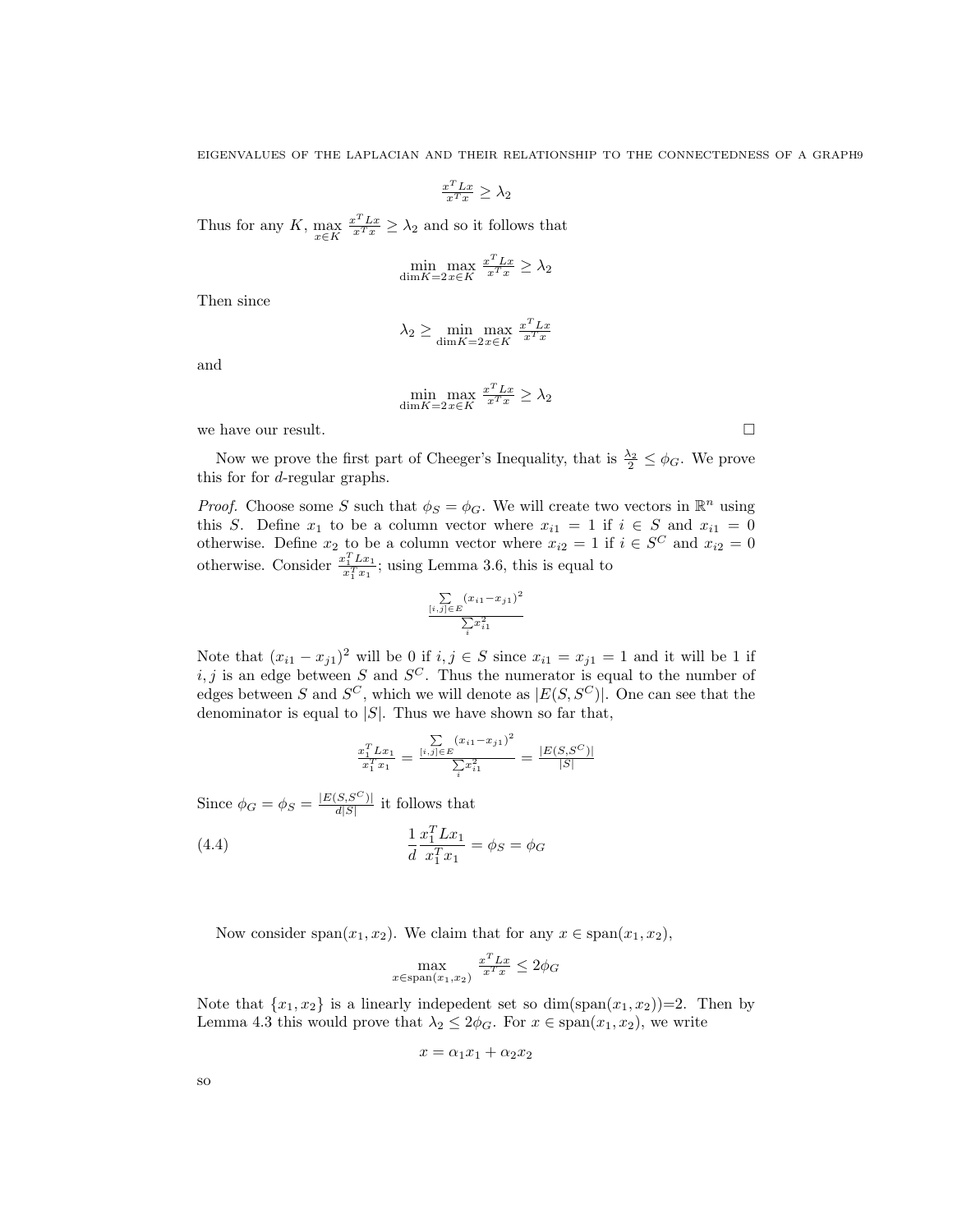10 ANNE MARSDEN

$$
\frac{x^T L x}{x^T x} = \frac{\sum\limits_{[i,j] \in E} ((\alpha_1 x_{i1} + \alpha 2 x_{i2}) - (\alpha_1 x_{j1} + \alpha 2 x_{j2}))^2}{\sum\limits_{i} (\alpha_1 x_{i1} + \alpha 2 x_{i2})^2} = \frac{\alpha_1^2 (x_{i1} - x_{j1})^2 + 2\alpha_1 \alpha_2 (x_{i1} - x_{j1})(x_{i2} - x_{j2}) + \alpha_2^2 (x_{i2} - x_{j2})^2}{\alpha_1^2 \sum\limits_{i} x_{i1}^2 + \alpha_2^2 \sum\limits_{i} x_{i2}^2 + \alpha_1 \alpha_2 \sum\limits_{i} x_{i1} x_{i2}}
$$

One can see that

$$
\sum_{[i,j]\in E} \alpha_1 \alpha_2 (x_{i1} - x_{j1})(x_{i2} - x_{j2}) = -|E(S, S^C)|
$$

This is true because  $\alpha_1\alpha_2(x_{i1}-x_{j1})(x_{i2}-x_{j2})=0$  if edge  $[i, j]$  is either in S or  $S^{C}$  and  $\alpha_1\alpha_2(x_{i1}-x_{j1})(x_{i2}-x_{j2})=1$  if edge  $[i, j]$  is between S and  $S^{C}$ . One can also see that

$$
\sum_{[i,j]\in E} (x_{i1} - x_{j1})^2 = |E(S, S^C)| \text{ and } \sum_{[i,j]\in E} (x_{i2} - x_{j2})^2 = |E(S, S^C)|
$$

So the numerator becomes

$$
|E(S, S^{C})|(\alpha_1^2 - 2\alpha_1\alpha_2 + \alpha_2^2) = |E(S, S^{C})|(\alpha_1 - \alpha_2)^2
$$

For the denominator note that  $\alpha_1 \alpha_2 \sum x_{i1} x_{i2} = 0$  since  $x_{i1} = 1$  iff  $i \in S$  iff  $i \notin S^C$ iff  $x_{i2} = 0$ . The same reasoning shows that  $x_{i1} = 0$  iff  $x_{i2} = 1$ . So the denominator is

$$
\alpha_1^2 |S| + \alpha_2^2 |S^C|
$$

Therefore

$$
\frac{x^T L x}{x^T x} = \frac{E(S, S^C)|(\alpha_1 - \alpha_2)^2}{\alpha_1^2 |S| + \alpha_2^2 |S^C|}
$$

We want to show that this is less than or equal to  $2\phi_G$ . By Eq. 4.4 we can do this by showing

$$
\frac{|E(S, S^{C})|(\alpha_1 - \alpha_2)^2}{\alpha_1^2 |S| + \alpha_2^2 |S^{C}|} \le 2 \frac{|E(S, S^{C})|}{|S|} = 2\phi_G
$$

For simplicity sake we will prove this with different notation. Let  $a = |E(S, S^C)|$ ,  $b = |S|, c = |S^C|.$  We aim to show that

$$
\tfrac{a(\alpha_1-\alpha2)^2}{\alpha_1^2b+\alpha_2^2c}\leq 2\tfrac{a}{b}
$$

To prove this first recall that  $|S| \leq \frac{n}{2}$  so  $b \leq \frac{n}{2}$ . Then  $3b \leq 3\frac{n}{2}$  and since  $3\frac{n}{2} \leq 2n$ we know  $3b \leq 2n$  so  $b \leq 2n-2b$  so  $1 \leq \frac{2(n-b)}{b}$  $\frac{b^{1-b}}{b}$ . Since  $c = |S^C|$  and  $|S^C| + |S| = n$ we have  $c = (n - b)$ . Then  $1 \leq \frac{2c}{b}$  so  $0 \leq \frac{2c}{b} - 1$ . Since we know

$$
0 \leq (\alpha_1 + \alpha_2)^2 = \alpha_1^2 + 2\alpha_1\alpha_2 + \alpha_2^2
$$

then since  $0 \leq \frac{2c}{b} - 1$  we have,

$$
0 \le \alpha_1^2 + 2\alpha_1 \alpha_2 + (\frac{2c}{b} - 1)\alpha_2^2
$$

Adding  $\alpha_1^2 - 2\alpha_1\alpha_2 + \alpha_2^2$  to both sides we get,

$$
\alpha_1^2 - 2\alpha_1 \alpha_2 + \alpha_2^2 \le 2\alpha_1^2 + \frac{2c}{b} \alpha_2^2
$$

We can rewrite this as,

$$
(\alpha_1 - \alpha_2)^2 \le \frac{2}{b}(\alpha_1^2 b + \alpha_2^2 c)
$$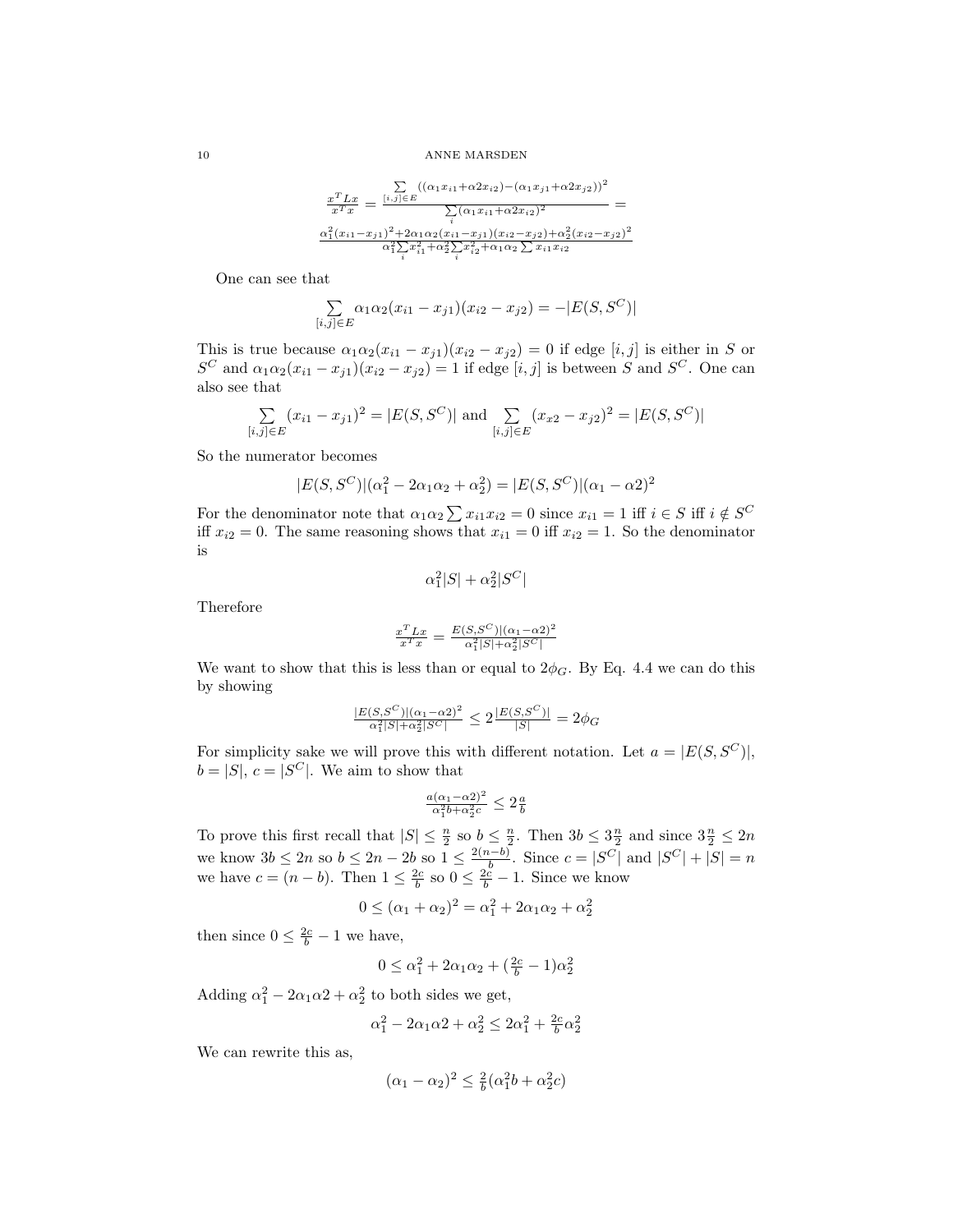Since  $0 < \alpha_1^2 b + \alpha_2^2 c$  we can divide to get

$$
\tfrac{(\alpha_1-\alpha_2)^2}{\alpha_1^2b+\alpha_2^2c}\leq\tfrac{2}{b}
$$

Since  $0 \le a$  we can multiply each side by a to get

$$
\frac{a(\alpha_1 - \alpha_2)^2}{\alpha_1^2 b + \alpha_2^2 c} \le 2\frac{a}{b}
$$

Which is what we wanted to show. This shows that for any  $x \in \text{span}(x_1, x_2)$ ,  $\max$ <br> $x \in \text{span}(x_1, x_2)$  $\frac{x^T L x}{x^T x} \leq 2\phi_G$ . As previously mentioned, by Lemma 4.3 this proves that  $\lambda_2 \leq 2\phi_G$ .

Now we present a few preliminary definitions and lemmas required to prove the right side of Cheeger's Inequality for d-regular graphs.

**Definition 4.5.** Let X be a discrete random variable which can take values  $x_1, x_2, \ldots, x_n$ with corresponding probabilities  $p_1, p_2, \ldots, p_n$ . The expectation of X is denoted as  $\mathbb{E}[X]$  and is defined to be  $\sum$  $\sum_i x_i p_i$ 

**Lemma 4.6.** Suppose  $X_1$  can take on values  $\{x_{11}, x_{12}, \ldots, x_{1k}\}$  where each  $x_{1i} \in$  $\mathbb{R}^+$  and  $X_2$  can take on values  $\{x_{21}, x_{22}, \ldots, x_{2l}\}$  where each  $x_{2i} \in \mathbb{R}^+$ . Let  $\beta \in \mathbb{R}$ . If  $\frac{\mathbb{E}[X_1]}{\mathbb{E}[X_2]} \leq \beta$  then there exists some  $x_{1i}, x_{2j}$  such that  $\frac{x_{1i}}{x_{2j}} \leq \beta$ .

*Proof.* We prove by contradiction. Suppose for any  $x_{1i} \in \{x_{11}, x_{12}, \ldots, x_{1k}\}\$  and for any  $x_{2j} \in \{x_{21}, x_{22}, \ldots, x_{2l}\}\$  we have

$$
\frac{x_{1i}}{x_{2j}} > \beta \text{ so } x_{1i} > \beta x_{2j}
$$

Let  $x_{1r} = \min\{x_{11}, x_{12}, \ldots, x_{1k}\}\$  and  $x_{2s} = \max\{x_{21}, x_{22}, \ldots, x_{2k}\}\$ . We have  $x_{1r} >$  $\beta x_{2s}$ . Let  $p_{1i}$  denote the probability that  $X_1 = x_{1i}$  and  $p_{2j}$  denote the probability that  $X_2 = x_{2j}$ . Then

$$
\sum_i p_{1i} = \sum_j p_{2j} = 1
$$

so now

$$
x_{1r}\sum_{i}p_{1i} > \beta x_{2s}\sum_{j}p_{2j}
$$

Since  $x_{1r} = \min\{x_{11}, \ldots, x_{1k}\}\$  and  $x_{2s} = \max\{x_{21}, \ldots, x_{2k}\}\$  we have that

$$
\underset{i}{\sum} x_{1i} p_{1i} \geq x_{1r} \underset{i}{\sum} p_{1i} > \beta x_{2s} \underset{j}{\sum} p_{2j} \geq \beta \underset{j}{\sum} x_{2j} p_{2j}
$$

This implies that

$$
\textstyle\sum\limits_i\! x_{1i}p_{1i} > \beta \textstyle\sum\limits_j\! x_{2j}p_{2j}
$$

By definition of expectation this is the same as

$$
\mathbb{E}[X_1] > \beta \mathbb{E}[X_2]
$$

Which implies that

 $\frac{\mathbb{E}[X_1]}{\mathbb{E}[X_2]} > \beta$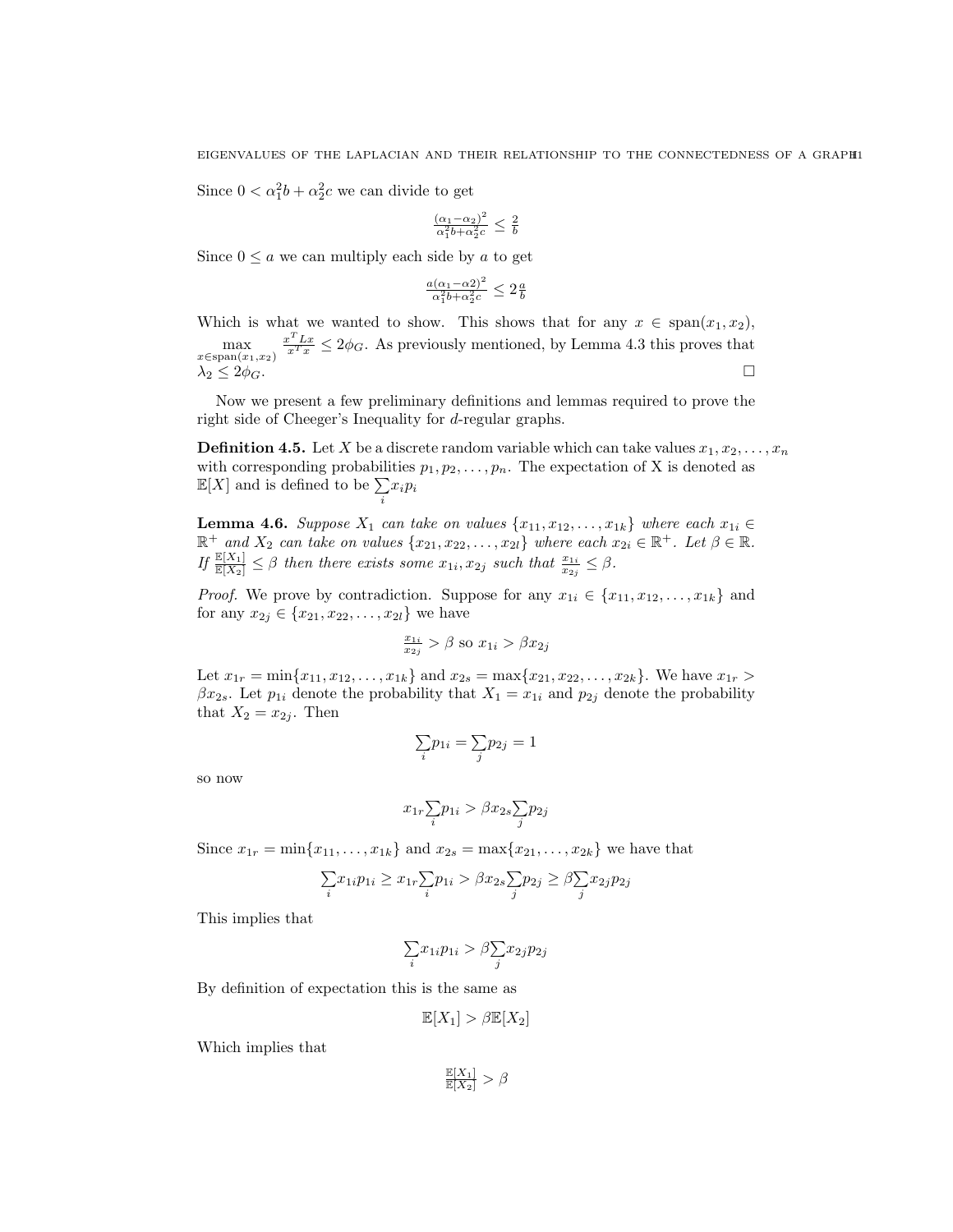This is a contradiction since  $\frac{\mathbb{E}[X_1]}{\mathbb{E}[X_2]} \leq \beta$ .

**Lemma 4.7.** Let 1 be the column vector in  $\mathbb{R}^n$  defined by  $1 =$  $\sqrt{ }$  $\overline{ }$ 1 . . . 1  $\setminus$  $\Big\}$ . Let x be a

column vector in  $\mathbb{R}^n$  such that  $\langle x, 1 \rangle = 0$ . Let  $\alpha \in \mathbb{R}$  and let L be some Laplacian matrix. Then  $\frac{(x+\alpha 1)^{T}L(x+\alpha 1)}{(x+\alpha 1)^{T}(x+\alpha 1)} \leq \frac{x^{T}Lx}{x^{T}x}$ .

Proof. By Lemma 3.6,

$$
\frac{(x+\alpha 1)^{T}L(x+\alpha 1)}{(x+\alpha 1)^{T}(x+\alpha 1)} = \frac{\sum\limits_{[i,j]\in E}[(x_{i}+\alpha)-(x_{j}+\alpha)]^{2}}{\sum\limits_{i}(x_{i}+\alpha)^{2}}
$$

Note that

$$
\sum_{[i,j]\in E} [(x_i + \alpha) - (x_j + \alpha)]^2 = \sum_{[i,j]\in E} [x_i - x_j]^2 = x^T L x
$$

So the numerator of  $\frac{(x+\alpha)^{T}L(x+\alpha)}{(x+\alpha)^{T}(x+\alpha)}$  $\frac{(x+\alpha 1)^T L(x+\alpha 1)}{(x+\alpha 1)^T (x+\alpha 1)}$  is equal to the numerator of  $\frac{x^T L x}{x^T x}$ . Then we must show that the denominator of  $\frac{(x+\alpha 1)^{T}L(x+\alpha 1)}{(x+\alpha 1)^{T}(x+\alpha 1)}$  $\frac{x+\alpha_1}{(x+\alpha_1)^T (x+\alpha_1)}$  is greater than the denominator of  $\frac{x^T L x}{x^T x}$ , i.e.  $(x + \alpha \mathbf{1})^T (x + \alpha \mathbf{1}) \geq x^T x$ . One can see that  $(x+\alpha 1)^T(x+\alpha 1)=\sum$  $\sum_i (x_i + \alpha)^2 = \sum_i$ i  $x_i^2 + 2\sum_i x_i + \sum \alpha^2 = x^T x + 2\langle x, \mathbf{1}\rangle + \alpha^2 \langle \mathbf{1}, \mathbf{1}\rangle$ 

Since  $\langle x, 1 \rangle = 0$  we get that,

$$
(x + \alpha \mathbf{1})^T (x + \alpha \mathbf{1}) = x^T x + \alpha^2 \langle \mathbf{1}, \mathbf{1} \rangle
$$

And

$$
\alpha^2 \langle \mathbf{1}, \mathbf{1} \rangle \ge 0 \text{ so } x^T x + \alpha^2 \langle \mathbf{1}, \mathbf{1} \rangle \ge x^T x
$$

This implies that

$$
(x + \alpha \mathbf{1})^T (x + \alpha \mathbf{1}) \ge x^T x
$$

Note that this lemma explains why we take the second smallest eigenvalue. By Lemma 3.5  $x = 1$  is an eigenvector with eigenvalue 0, which is the smallest eigenvalue for the Laplacian. By Spectral Theorem we have a basis of eigenvectors that are orthogonal to each other so the eigenvector that corresponds to  $\lambda_2$  must be orthogonal to 1. So the eigenvector corresponding to  $\lambda_2$  satisfies our lemma above, which is necessary to prove Cheeger's Inequality.

**Lemma 4.8.** Let  $R_L(x)$  denote  $\frac{x^T L x}{x^T x}$ . For any  $\alpha \in \mathbb{R}^n \setminus \{0\}$  it is true that  $R_L(\alpha x) =$  $R_L(x)$ .

Proof. By Lemma 3.6,

$$
R_L(\alpha x) = \frac{\sum\limits_{[i,j] \in E} (\alpha x_i - \alpha x_j)^2}{\sum\limits_{i} (\alpha x_i)^2} = \frac{\alpha^2 \sum\limits_{[i,j] \in E} (x_i - x_j)^2}{\alpha^2 \sum\limits_{i} x_i^2} = \frac{\sum\limits_{[i,j] \in E} (x_i - x_j)^2}{\sum\limits_{i} x_i^2} = R_L(x)
$$
\n[4]

$$
\Box
$$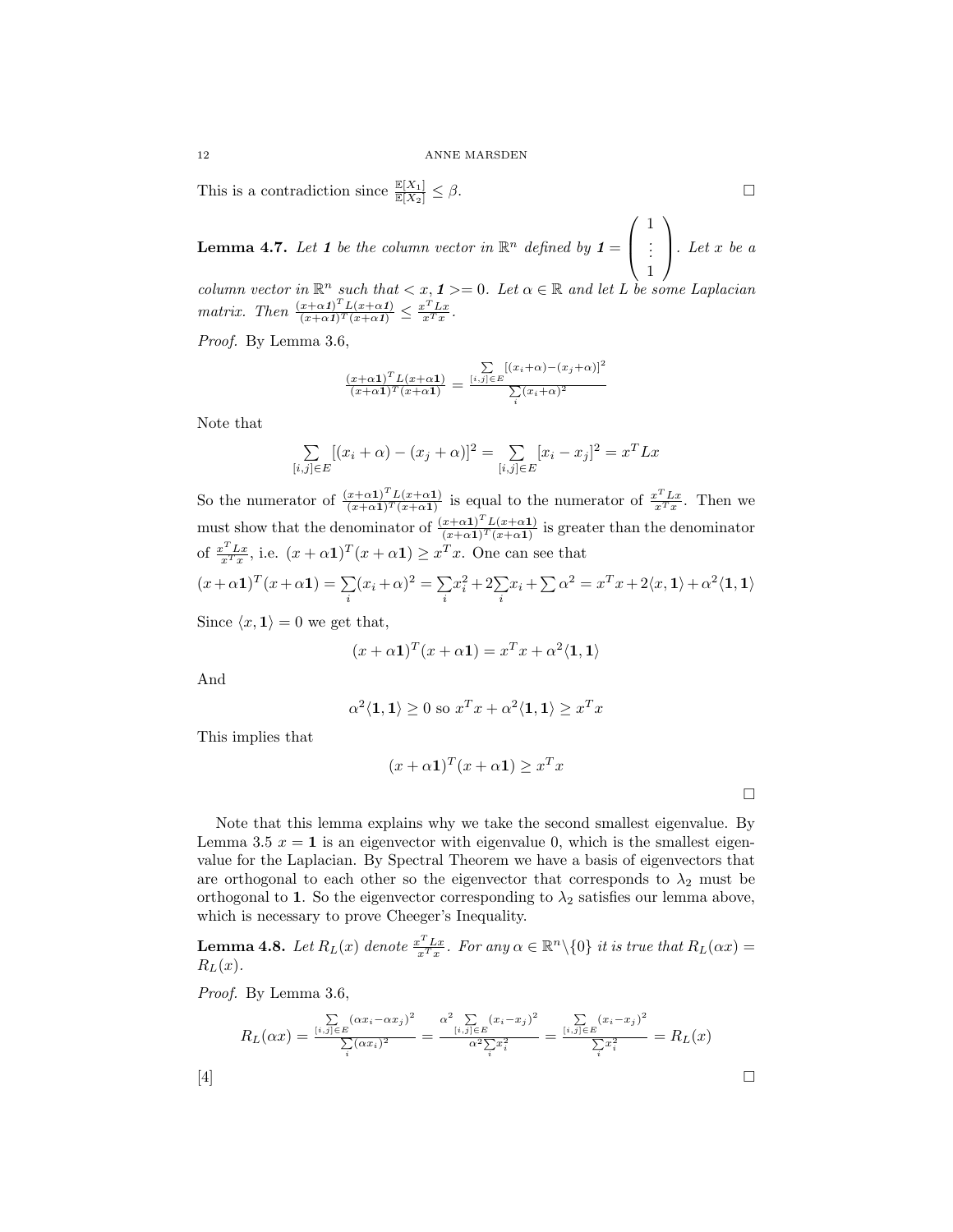**Lemma 4.9.** For  $a, b \in \mathbb{R}$ , it is true that  $a^2 + b^2 \ge 2ab$ 

Now we prove that for a *d*-regular graph G,  $\phi_G \leq 2\sqrt{\frac{\lambda_2}{d}}$ . This proof assumes we know the eigenvector that corresponds to  $\lambda_2$  and aims to show that there exists a subset of vertices S of the graph G such that  $\phi_S \leq 2\sqrt{\frac{\lambda_2}{d}}$  which would imply that  $\phi_G \leq 2\sqrt{\frac{\lambda_2}{d}}$  since  $\phi_G \leq \phi_S$ .

Proof. Suppose we are given an eigenvector

$$
x = \left(\begin{array}{c} x_1 \\ x_2 \\ \vdots \\ x_n \end{array}\right)
$$

that corresponds to  $\lambda_2$ , that is  $Lx = \lambda_2 x$ . From discussion above we know that this x must satisfy  $\langle x, 1 \rangle = 0$  and note that  $\frac{x^T L x}{x^T x} = \lambda_2$ . Pick  $\alpha \in \mathbb{R}$  such that  $\{(x_1 + \alpha, x_2 + \alpha, \dots, x_n + \alpha)\}\$ has median value 0. By Lemma 4.7 it follows that

(4.10) 
$$
\frac{(x+\alpha 1)^{T}L(x+\alpha 1)}{(x+\alpha 1)^{T}(x+\alpha 1)} \leq \frac{x^{T}Lx}{x^{T}x} \leq \lambda_{2}
$$

Although it may not be apparent at present, we shift our eigenvector to have median

value 0 to ultimately ensure that the subset of vertices  $S$  has less than  $\frac{n}{2}$  vertices. Let

$$
y = \left(\begin{array}{c} y_1 \\ y_2 \\ \vdots \\ y_n \end{array}\right)
$$

denote  $x + \alpha 1$ . Then by Eq. 4.10 we know  $R_L(y) \leq \lambda_2$ .

Define  $y^+ = (y_i^+)$  where  $y_i^+ = y_i$  if  $y_i \geq 0$  and  $y_i^+ = 0$  otherwise. Define  $y^- = (y_i^-)$  where  $y_i^- = y_i$  if  $y_i \leq 0$  and  $y_i^- = 0$  otherwise. We claim that either  $R_L(y^+) \leq 2R_L(y)$  or  $R_L(y^-) \leq 2R_L(y)$ . By Lemma 3.6,

$$
R_L(y^+) = \frac{\sum\limits_{[i,j] \in E} (y_i^+ - y_j^+)}{\sum\limits_{i} (y_i^+)^2}
$$

and

$$
R_L(y^-) = \frac{\sum\limits_{[i,j] \in E} (y_i^- - y_j^-)}{\sum\limits_{i} (y_i^-)^2}
$$

In this form one can see that

$$
\sum_{[i,j]\in E} (y_i^+ - y_j^+) \le \sum_i (y_i - y_j) \text{ so } \text{num} R_L(y^+) \le \text{num} R_L(y)
$$

Similarly,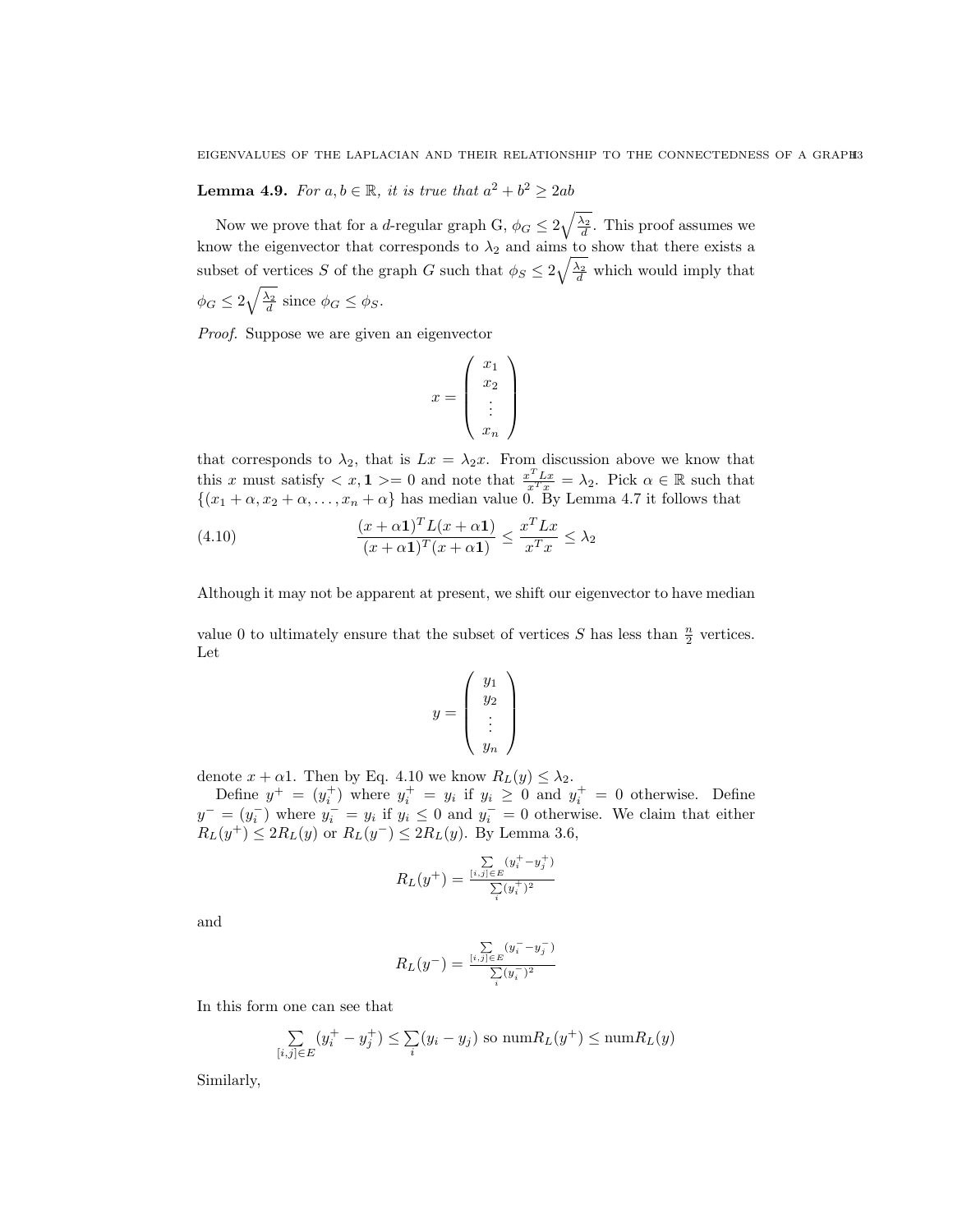$$
\sum_{[i,j]\in E} (y_i^- - y_j^-) \le \sum_i (y_i - y_j)
$$

so num $R_L(y^{-}) \leq \text{num}R_L(y)$ . Now we must consider the denominators. Note that denom $R_L(y^+)$  denotes the number of  $y_i \geq 0$ , denom $R_L(y^-)$  denotes the number of  $y_i \leq 0$ , and denom $R_L(y)$  denotes the total number of  $y_i$ . Thus

denom
$$
R_L(y^+)
$$
+ denom $R_L(y^-)$ =denom $R_L(y)$ 

Suppose

$$
denom R_L(y^+) \geq denom R_L(y^-)
$$

then

$$
2\mathrm{denom}R_L(y^+) \ge \mathrm{denom}R_L(y)
$$

Then it follows that

$$
R_L(y^+) \le 2R_L(y)
$$

The same argument shows that if

$$
denom R_L(y^-) \geq denom R_L(y^+)
$$

then

$$
R_L(y^-) \le 2R_L(y)
$$

For the rest of the proof suppose without loss of generality that denom $R_L(y^+) \geq$ denom $R_L(y^-)$  so that  $R_L(y^+) \leq 2R_L(y)$ . Recall that  $R_L(y) \leq \lambda_2$ . Thus  $R_L(y^+) \leq$  $2\lambda_2$ . Now we scale  $y^+$  by some  $\beta \in \mathbb{R}$  so that

$$
\{\beta y_1^+, \beta y_2^+, \dots, \beta y_n^+\} \subseteq [0,1]
$$

By Lemma 4.8,

$$
R_L(\beta y^+) = R_L(y^+)
$$

Therefore,

$$
R_L(\beta y^+) \le 2\lambda_2
$$

We construct S as follows: Pick  $t \in [0, 1]$  at random and let  $S = \{i, \text{s.t. } (\beta y_i^+)^2 \geq 1\}$  $t$ } (Recall that i denotes a vertex in our graph  $G$ ). We will now show that with this construction of  $S$  it is true that

$$
\frac{\mathbb{E}[|(S,S^C)|]}{d\mathbb{E}[|S|]} \le \sqrt{\frac{2}{d}R_L(y^+)}
$$

so that

$$
\tfrac{\mathbb{E}[|(S,S^C)|]}{d\mathbb{E}[|S|]}\leq 2\sqrt{\tfrac{\lambda_2}{d}}
$$

Let  $Y_{[i,j]} = 1$  if  $i \in S$  and  $j \in S^C$  or if  $j \in S$  and  $i \in S^C$ , and  $Y_{[i,j]} = 0$  otherwise. Then if  $[i, j]$  is an edge between S and S<sup>C</sup> we get that  $Y_{[i,j]} = 1$  (but note that the converse is not necessarily true). Then

$$
\mathbb{E}[|E(S, S^C)|] \leq \mathbb{E}[\sum_{[i,j] \in E} Y_{[i,j]}]
$$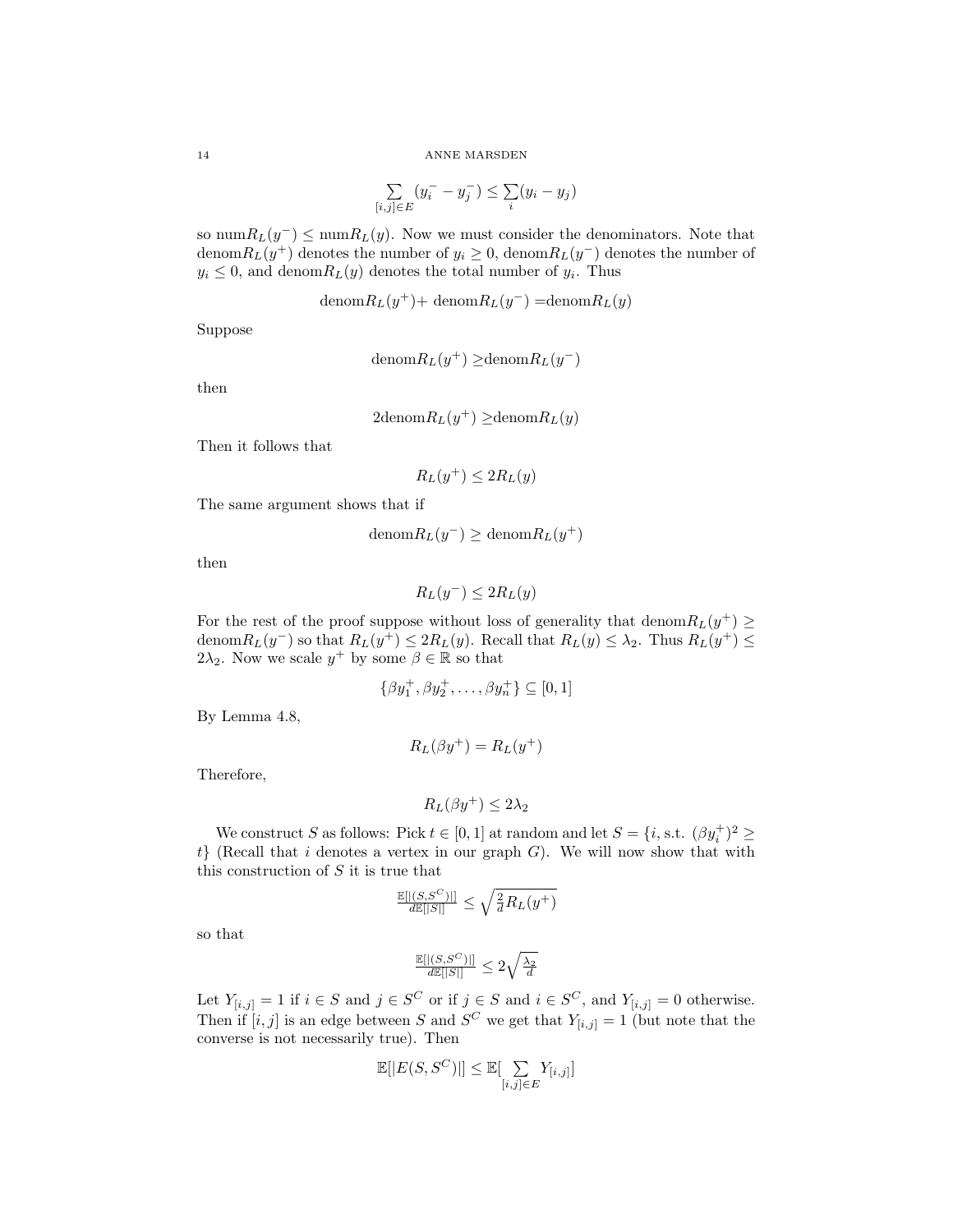By linearity of expectation this is equal to  $\sum$  $\sum_{[i,j]\in E} \mathbb{E}[Y_{[i,j]}].$  Note that  $Y_{[i,j]} = 1$  iff  $(y_i^+)^2 \le t \le (y_j^+)^2$  since this implies that  $i \in S$  and  $j \in S^C$ . So now we have that

$$
\sum_{[i,j]\in E} \mathbb{E}[Y_{[i,j]}] = \sum_{[i,j]\in E} P((y_i^+)^2 \le t \le (y_j^+)^2)
$$

To get this probability, recognize that each  $(y_i^+)^2 \in [0,1]$ , so the probability that our random t is between  $(y_i^+)^2$  and  $(y_j^+)^2$  is the distance between them which is  $|(y_i^+)^2 - (y_j^+)^2|$ . Now,

$$
\mathbb{E}[|E(S, S^{C})|] \leq \sum_{[i,j] \in E} |(y_i^+)^2 - (y_j^+)^2| = \sum_{[i,j] \in E} |y_i^+ - y_j^+||y_i^+ + y_j^+|
$$

By the Cauchy-Schwarz Inequality this is less than or equal to

$$
\sqrt{\sum_{[i,j]\in E} (y_i^+ - y_j^+)^2} \sqrt{\sum_{[i,j]\in E} (y_i^+ + y_j^+)^2}
$$

By Lemma 4.9 this is less than or equal to

$$
\sqrt{\sum_{[i,j]\in E} (y_i^+ - y_j^+)^2} \sqrt{\sum_{[i,j]\in E} 2(y_i^+)^2 + (y_j^+)^2}
$$

Note that this sum is over all edges  $[i, j]$  of G and so in  $\sum$  $[i,j]$ ∈ $E$  $(y_i^+)^2 + (y_j^+)^2$  each  $(y_i^+)^2$  term will appear  $d(i)$  times (where  $d(i)$  denotes the degree of vertex i). For

a d-regular graph we get

$$
2\sum_{[i,j]\in E} (y_i^+)^2 + (y_j^+)^2 = \sum_{[i,j]\in E} \sum_{j\in E} d(y_i^+)^2 = 2d \sum_{[i,j]\in E} (y_i^+)^2
$$

So we've shown that

$$
\mathbb{E}[|E(S, S^C)|] \le \sqrt{\sum_{[i,j] \in E} (y_i^+ - y_j^+)^2} \sqrt{2d \sum_{[i,j] \in E} (y_i^+)^2}
$$

This is a great step towards showing

$$
\tfrac{\mathbb{E}[|(S,S^C)|]}{d\mathbb{E}[|S|]}\leq \sqrt{\tfrac{2}{d}R_L(y^+)}
$$

but now we must consider the denominator. Let  $Z_i = 1$  if  $i \in S$  and  $Z_I =$ 0 otherwise. With this construction we have  $\mathbb{E}[|S|] = \mathbb{E}[\sum_{n=1}^{\infty}$  $\sum_i Z_i$ . By lineary of expectation this is equal to  $\Sigma$  $\sum_i \mathbb{E}[Z_i]$  which is just  $\sum_i$ i  $P(t \leq (y_i^+)^2)$ . To get this probability, recognize that each  $(y_i^+)^2 \in [0,1]$ , so the probability that our random t is less than or equal to  $(y_i^+)^2$  is given by  $(y_i^+)^2$  itself. So

$$
\mathbb{E}[|S|] = \sum_{i} P(t \le (y_i^+)^2) = \sum_{i} (y_i^+)^2
$$

Thus

$$
\frac{\mathbb{E}[|(S,S^C)|]}{d\mathbb{E}[|S|]} \leq \frac{\sqrt{\sum\limits_{[i,j]\in E} (y_i^+-y_j^+)^2}\sqrt{2d\sum\limits_{[i,j]\in E} (y_i^+)^2}}{d\sum\limits_{i} (y_i^+)^2} = \sqrt{\frac{2}{d}}\sqrt{\frac{\sum\limits_{[i,j]\in E} (y_i^+-y_j^+)^2}{\sum\limits_{i} (y_i^+)^2}}} = \sqrt{\frac{2}{d}}R_L(y^+) \leq \sqrt{\frac{2}{d}}2\lambda_2 = 2\sqrt{\frac{\lambda_2}{d}}
$$